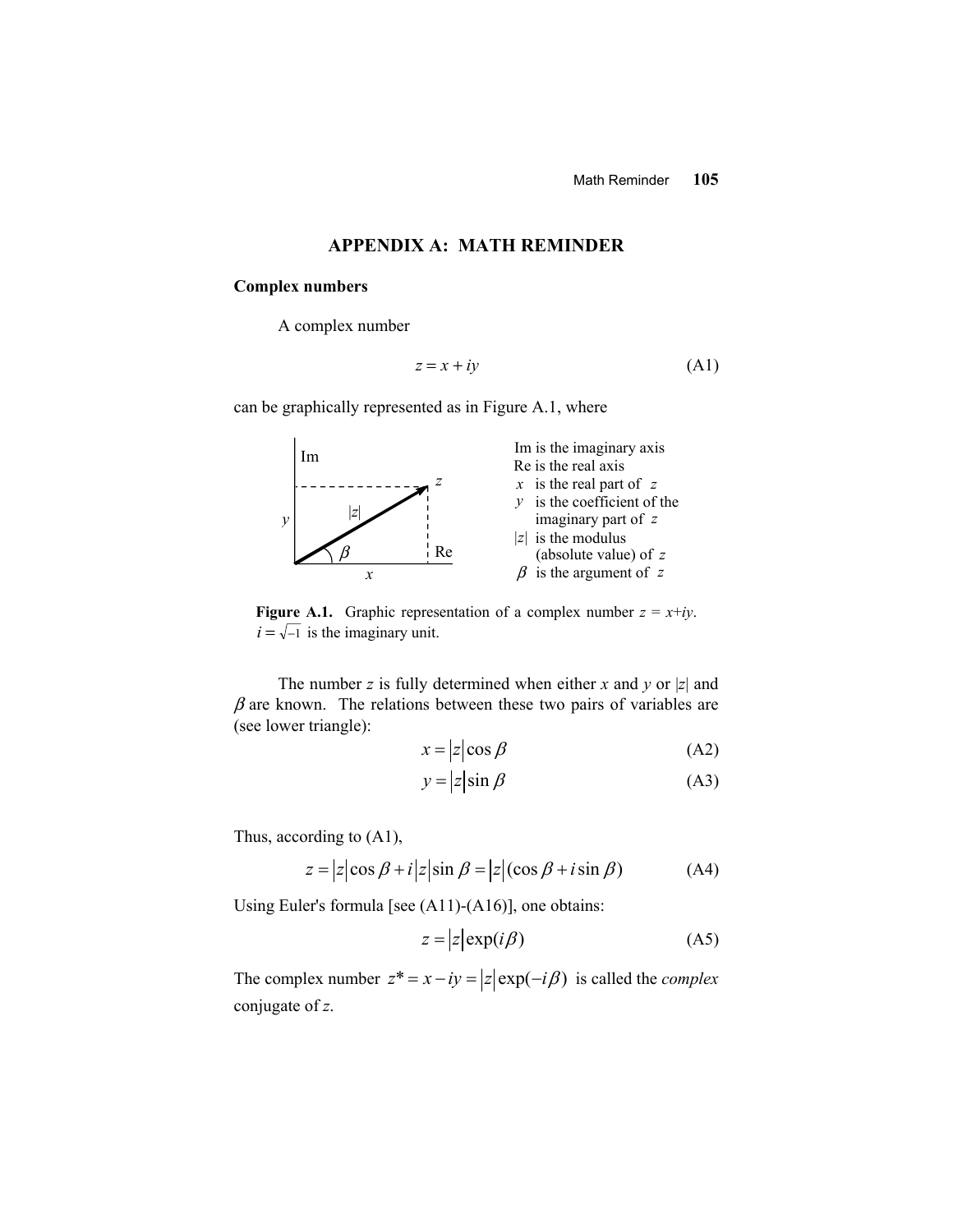#### **Elementary rotation operator**

Consider a complex number *r* which has a modulus  $|r| = 1$  and the argument  $\alpha$  :

$$
r = \exp(i\alpha) = \cos\alpha + i\sin\alpha \tag{A6}
$$

Multiplying a complex number such as

$$
z = |z| \exp(i\beta)
$$

by *r* leaves the modulus of *z* unchanged and increases the argument by  $\alpha$ 

$$
zr = |z|e^{i\beta}e^{ia} = |z|e^{i(\beta+\alpha)} \tag{A7}
$$

Equation (A7) describes the rotation of the vector  $Oz$  by an angle  $\alpha$ (see Figure A.2). We can call *r*, the *elementary rotation operator*.



**Figure A.2**. Effect of the rotation operator  $r = \exp(i\alpha)$  on the complex number  $z = |z| \exp(i\beta)$ .

*Note: Although more complicated, the rotation operators in the density matrix treatment of multipulse NMR are of the same form as our elementary operator* [cf.(B45)].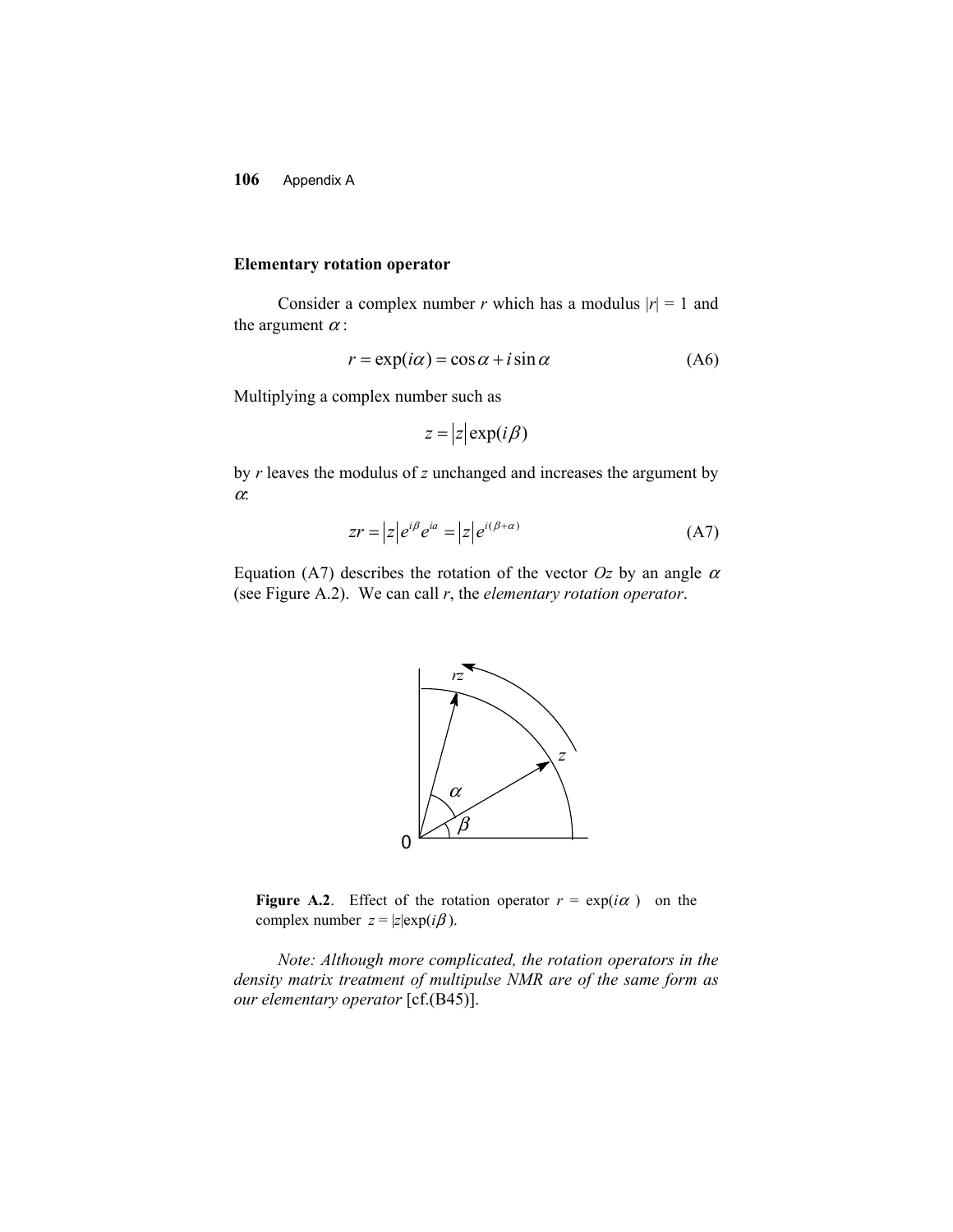#### Math Reminder **107**

*Example 1.* A  $-90^\circ$  (clockwise) rotation (see Figure A.3)

Let  $\beta = 90^\circ$  ;  $\alpha = -90^\circ$ 

Then, from (A4 and A6),

$$
z = |z|(\cos 90^\circ + i \sin 90^\circ) = i|z|
$$
 (A8)

$$
r = \cos(-90^{\circ}) + i\sin(-90^{\circ}) = -i
$$
 (A9)

The product

$$
zr = i|z|(-i) = |z|
$$
 (A10)

is a real number (its argument is zero).



**Figure A.3.** Effect of the rotation operator  $\overline{\phantom{a}}$   $-i\left(\alpha = -90^\circ\right)$ 

Equation (A10) tells us that the particular operator  $-i$  effects a 90 $\degree$  CW (clockwise) rotation on the vector *z*. The operator  $+i$  would rotate *z* by 90° CCW. Two consecutive multplications by *i* result in a 180 $\degree$  rotation. In other words, an  $i^2$  operator (-1) orients the vector in opposite direction.

*Example 2*. Powers of *i* (the "star of *i*")

 Since *i* represents a 90o CCW rotation, successive powers of *i* are obtained by successive 90° CCW rotations (see Figure A.4).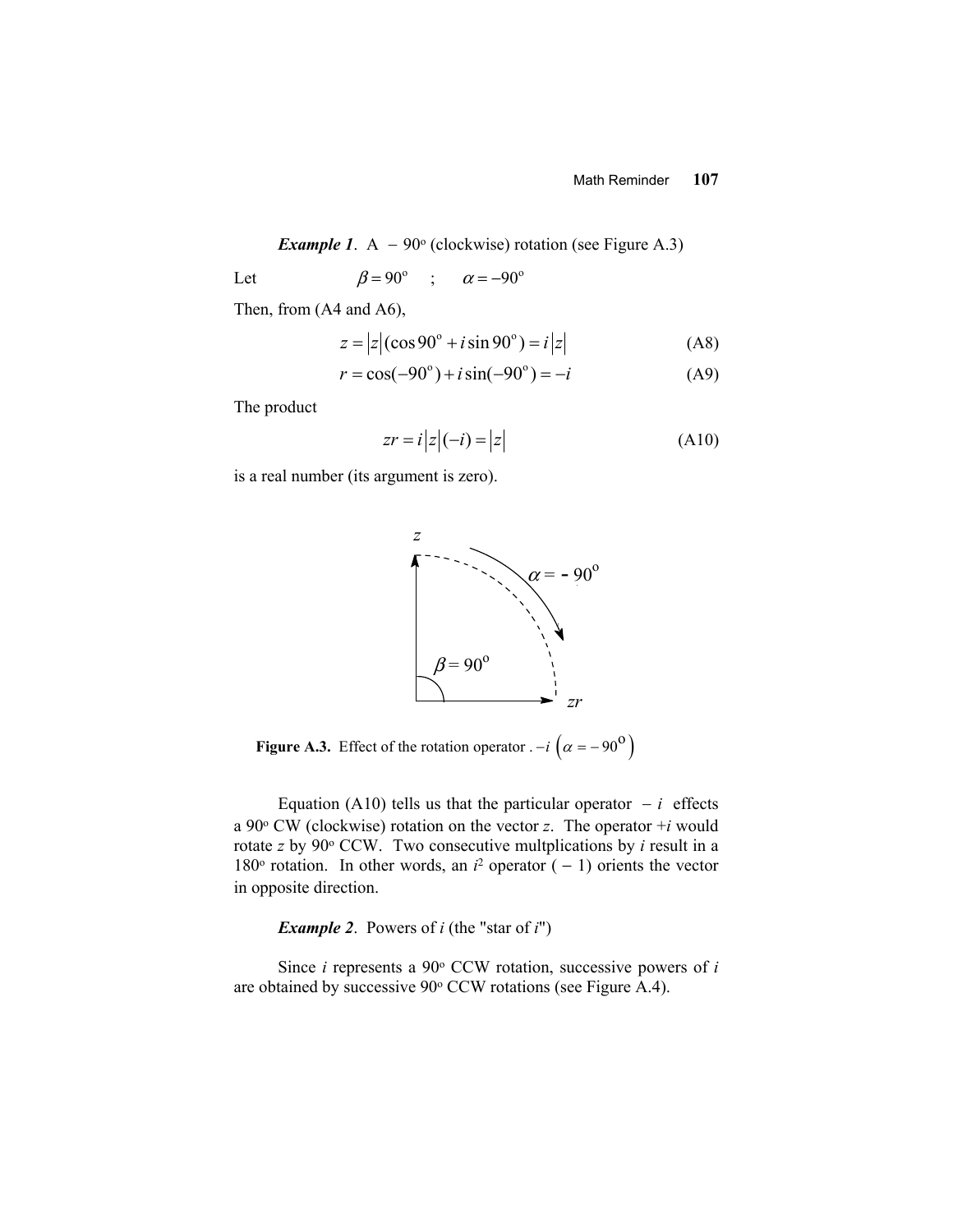

**Figure A.4**. The star of *i*.

# Series expansion of  $e^x$ , sin *x*, cos *x*, and  $e^{ix}$

The exponential function describes most everything happening in nature (including the evolution of your investment accounts). The *ex* series is

$$
e^{x} = 1 + x + x^{2}/2! + x^{3}/3! + \dots
$$
 (A11)

The sine and cosine series are:

$$
\sin x = x - x^3/3! + x^5/5! - x^7/7! + \dots \tag{A12}
$$

$$
\cos x = 1 - \frac{x^2}{2!} + \frac{x^4}{4!} - \frac{x^6}{6!} + \dots
$$
 (A13)

The *eix* series is:

$$
e^{ix} = 1 + ix - x^2/2! - ix^3/3! + x^4/4! + ix^5/5! \dots
$$
 (A14)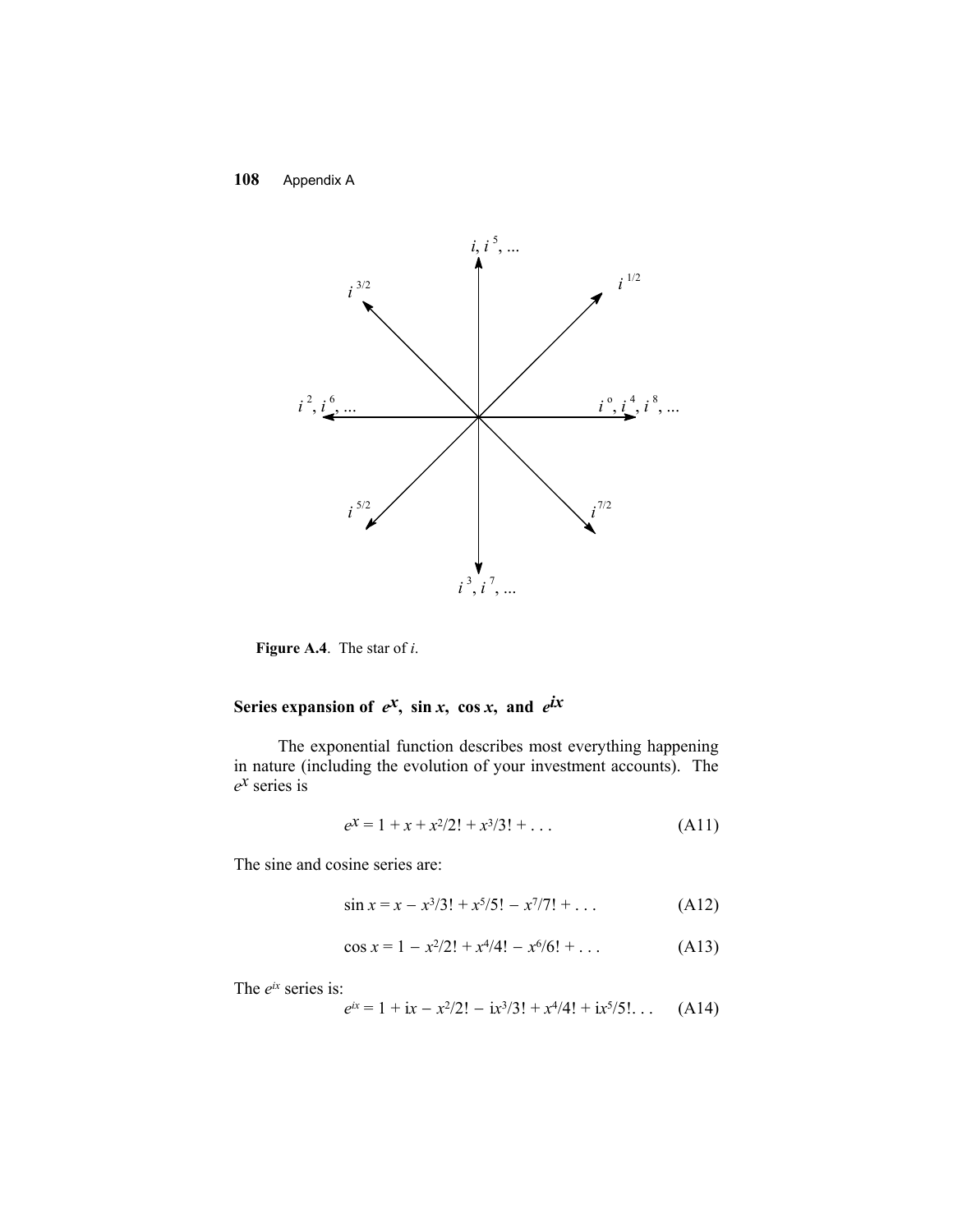Separation of the real and imaginary terms gives

$$
e^{ix} = 1 - x^2/2! + x^4/4! - x^6/6! + \dots
$$
 (A15)

$$
+ i(x - x^3/3! + x^5/5! - ...)
$$

Recognizing the sine and cosine series one obtains the Euler formula

$$
e^{ix} = \cos x + i \sin x \tag{A16}
$$

#### **Matrix algebra**

Matrices are arrays of elements disposed in rows and columns; they obey specific algebraic rules for addition, multiplication and inversion. The following formats of matrices are used in quantum mechanics:



Row and column matrices are also called row vectors or column vectors. Note that the first subscript of each element indicates the row number and the second, the column number.

## *Matrix addition*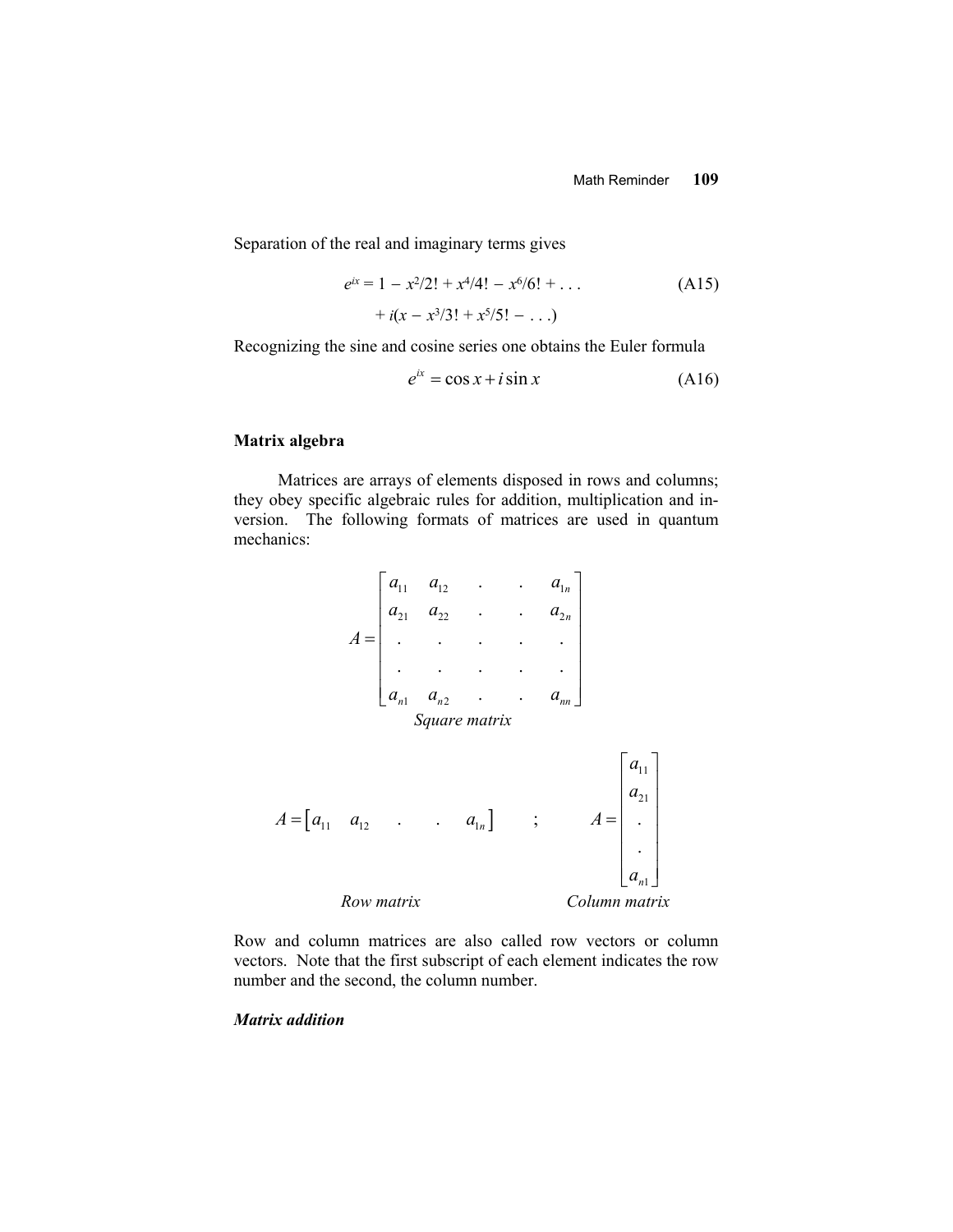Two matrices are added element by element as follows:

|  |  |  |  | $\begin{bmatrix} a_{11} & a_{12} & a_{13} \ a_{21} & a_{22} & a_{23} \ a_{31} & a_{32} & a_{33} \end{bmatrix} + \begin{bmatrix} b_{11} & b_{12} & b_{13} \ b_{21} & b_{22} & b_{23} \ b_{31} & b_{32} & b_{33} \end{bmatrix} = \begin{bmatrix} a_{11} + b_{11} & a_{12} + b_{12} & a_{13} + b_{13} \ a_{21} + b_{21} & a_{22} + b_{22} & a_{23} + b_{23} \ a_{31} + b_{31$ |
|--|--|--|--|----------------------------------------------------------------------------------------------------------------------------------------------------------------------------------------------------------------------------------------------------------------------------------------------------------------------------------------------------------------------------|
|  |  |  |  |                                                                                                                                                                                                                                                                                                                                                                            |
|  |  |  |  |                                                                                                                                                                                                                                                                                                                                                                            |

Only matrices with the same number of rows and columns can be added.

# *Matrix multiplication*

In the following are shown three typical matrix multiplications.

a) Square matrix times column matrix:

$$
\begin{bmatrix} a_{11} & a_{12} & a_{13} \ a_{21} & a_{22} & a_{23} \ a_{31} & a_{32} & a_{33} \end{bmatrix} \times \begin{bmatrix} b_{11} \ b_{21} \ b_{31} \end{bmatrix} = \begin{bmatrix} c_{11} \ c_{21} \ c_{31} \end{bmatrix}
$$

$$
c_{11} = a_{11}b_{11} + a_{12}b_{21} + a_{13}b_{31}
$$
  
\n
$$
c_{21} = a_{21}b_{11} + a_{22}b_{21} + a_{23}b_{31}
$$
 i.e.,  $c_{j1} = \sum_{k=1}^{3} a_{jk}b_{k1}$  (*j* = 1, 2, 3)  
\n
$$
c_{31} = a_{31}b_{11} + a_{32}b_{21} + a_{33}b_{31}
$$

Example:

$$
\begin{bmatrix} 1 & 2 & 3 \\ 4 & 5 & 6 \\ 7 & 8 & 9 \end{bmatrix} \times \begin{bmatrix} 1 \\ 2 \\ 3 \end{bmatrix} = \begin{bmatrix} 14 \\ 32 \\ 50 \end{bmatrix}
$$

Each element of the first line of the square matrix has been multiplied with the corresponding element of the column matrix to yield the first element of the product:

 $1 \times 1 + 2 \times 2 + 3 \times 3 = 14$ b) Row matrix times square matrix: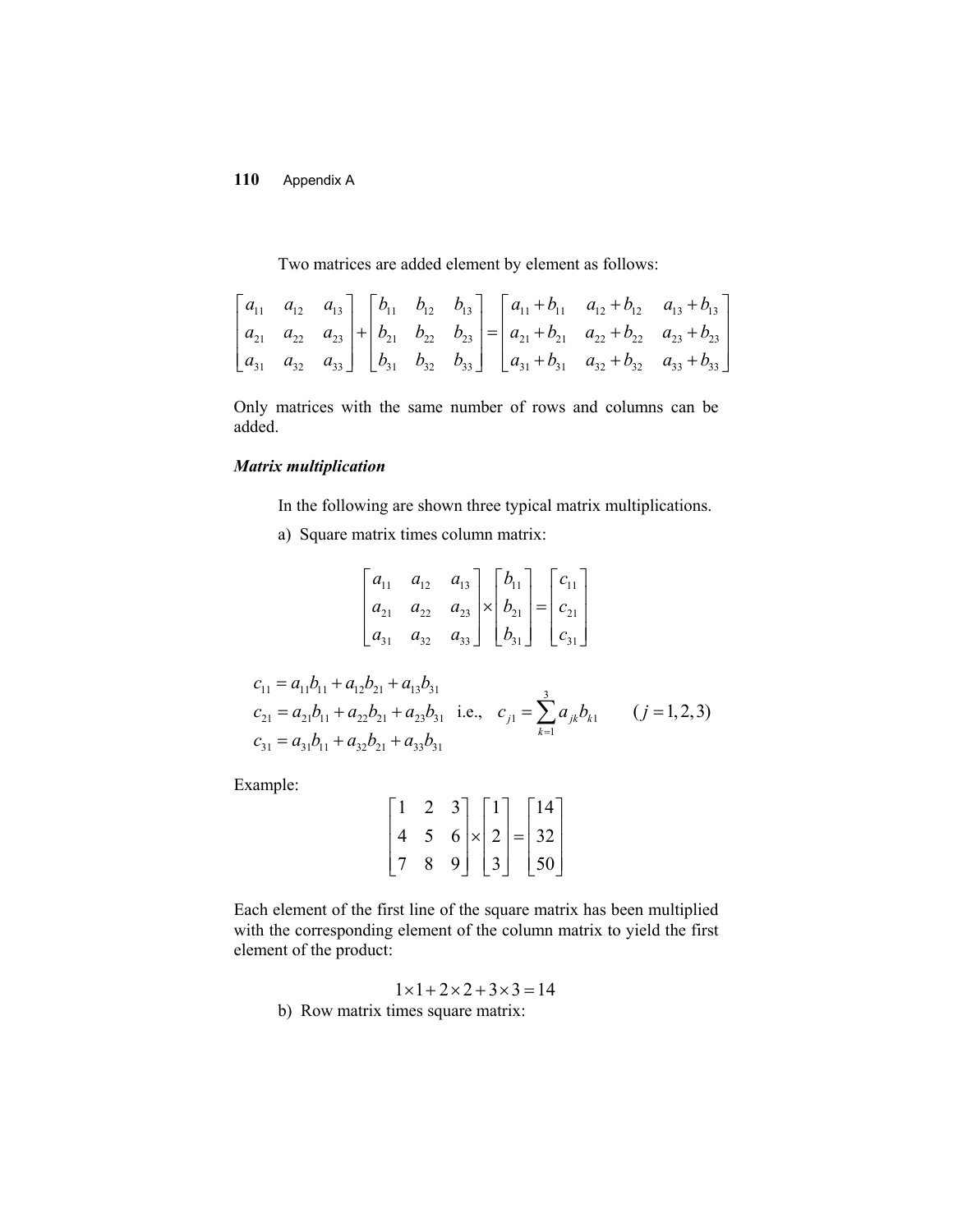## Math Reminder **111**

$$
\begin{bmatrix} a_{11} & a_{12} & a_{13} \end{bmatrix} \times \begin{bmatrix} b_{11} & b_{12} & b_{13} \\ b_{21} & b_{22} & b_{23} \\ b_{31} & b_{32} & b_{33} \end{bmatrix} = \begin{bmatrix} c_{11} & c_{12} & c_{13} \end{bmatrix}
$$

$$
c_{11} = a_{11}b_{11} + a_{12}b_{21} + a_{13}b_{31}
$$
  
\n
$$
c_{12} = a_{11}b_{12} + a_{12}b_{22} + a_{13}b_{32}
$$
 i.e., 
$$
c_{1j} = \sum_{k=1}^{3} a_{1k}b_{kj}
$$
  $(j = 1, 2, 3)$   
\n
$$
c_{13} = a_{11}b_{13} + a_{12}b_{23} + a_{13}b_{33}
$$

c) Square matrix times square matrix:

$$
\begin{bmatrix} a_{11} & a_{12} & a_{13} \ a_{21} & a_{22} & a_{23} \ a_{31} & a_{32} & a_{33} \end{bmatrix} \times \begin{bmatrix} b_{11} & b_{12} & b_{13} \ b_{21} & b_{22} & b_{23} \ b_{31} & b_{32} & b_{33} \end{bmatrix} = \begin{bmatrix} c_{11} & c_{12} & c_{13} \ c_{21} & c_{22} & c_{23} \ c_{31} & c_{32} & c_{33} \end{bmatrix}
$$

$$
c_{jm} = \sum_{k=1}^{3} a_{jk} b_{km}
$$

For instance, row 2 of the left hand matrix and column 3 of the right hand matrix are involved in the obtaining of the element  $c_{23}$  of the product. Example:

|  | $\frac{1}{\sqrt{2}}\begin{bmatrix} 0 & 1 & 0 \\ 1 & 0 & 1 \\ 0 & 1 & 0 \end{bmatrix} \times \frac{1}{\sqrt{2}}\begin{bmatrix} 0 & -i & 0 \\ i & 0 & -i \\ 0 & i & 0 \end{bmatrix} =$ |  |
|--|--------------------------------------------------------------------------------------------------------------------------------------------------------------------------------------|--|
|  | $\frac{1}{2} \begin{bmatrix} i & 0 & -i \\ 0 & 0 & 0 \\ i & 0 & -i \end{bmatrix} = \begin{bmatrix} i/2 & 0 & -i/2 \\ 0 & 0 & 0 \\ i/2 & 0 & -i/2 \end{bmatrix}$                      |  |
|  |                                                                                                                                                                                      |  |

The product inherits the number of rows from the first (left) matrix and the number of columns from the second (right) matrix. The number of columns of the left matrix must match the number of rows of the right matrix.

In general the matrix multiplication is not commutative: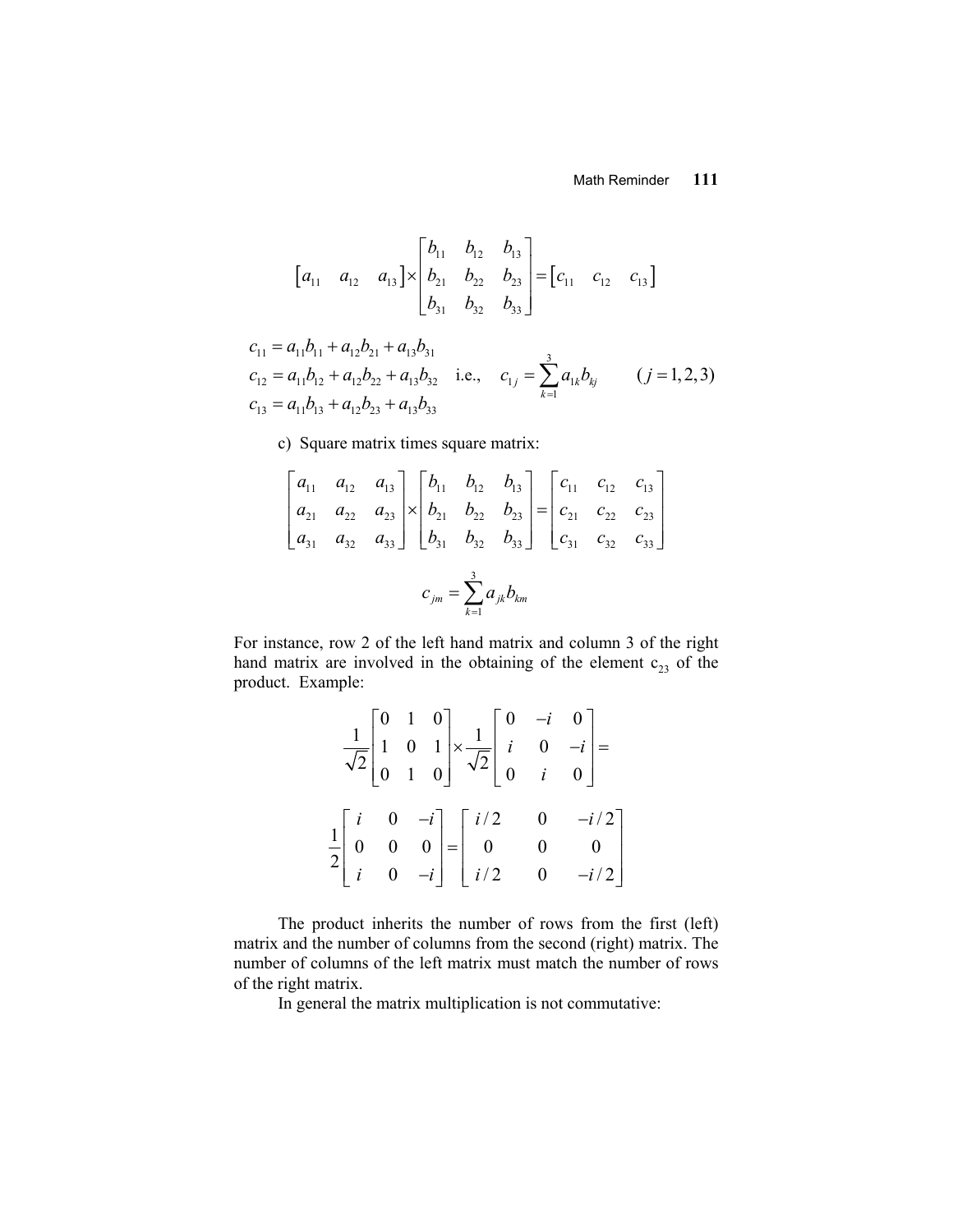$$
AB \neq BA \tag{A17}
$$

It is associative:

$$
A(BC) = (AB)C = ABC
$$
 (A18)

and distributive:

$$
A(B+C) = AB + AC \tag{A19}
$$

The *unit matrix* is shown below

$$
\begin{bmatrix} 1 \end{bmatrix} = \begin{bmatrix} 1 & 0 & 0 & 0 \\ 0 & 1 & 0 & 0 \\ 0 & 0 & 1 & 0 \\ 0 & 0 & 0 & 1 \end{bmatrix}
$$
 (A20)

It must be square and it can be any size. Any matrix remains unchanged when multiplied with the unit matrix:

$$
[1] \times A = A \times [1] = A \tag{A21}
$$

## *Matrix inversion*

The inverse  $A^{-1}$  of a square matrix *A* is defined by the relation:

$$
A \times A^{-1} = A^{-1} \times A = \begin{bmatrix} 1 \end{bmatrix} \tag{A22}
$$

To find  $A^{\text{eff}}$ :

1) Replace each element of *A* by its signed minor determinant. The minor determinant of the matrix element  $a_{ik}$  is built with the elements of the original matrix after striking out row *j* and column  $k$ . To have the *signed* minor determinant, one has to multiply it by  $-1$ whenever the sum  $j+k$  is odd.

2) Interchange the rows and the columns (this operation is called matrix transposition)

3) Divide all elements of the transposed matrix by the determinant of the original matrix *A*.

Example: Find the inverse of matrix A.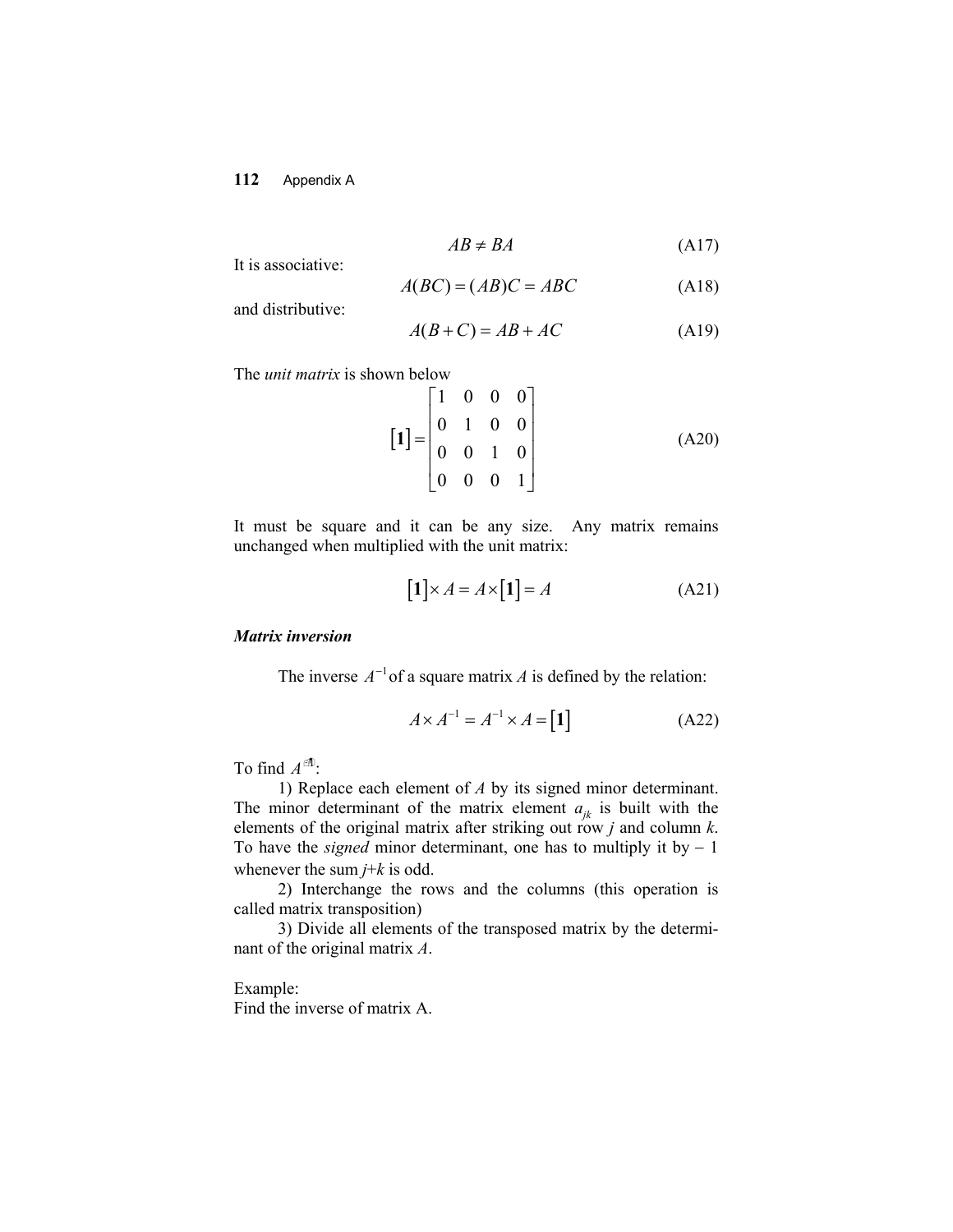$$
A = \frac{1}{2} \begin{bmatrix} 1 & \sqrt{2} & 1 \\ -\sqrt{2} & 0 & \sqrt{2} \\ 1 & -\sqrt{2} & 1 \end{bmatrix} = \begin{bmatrix} 1/2 & \sqrt{2}/2 & 1/2 \\ -\sqrt{2}/2 & 0 & \sqrt{2}/2 \\ 1/2 & -\sqrt{2}/2 & 1/2 \end{bmatrix}
$$

1) We replace 
$$
a_{11}
$$
 by  
\n
$$
\begin{vmatrix} a_{22} & a_{23} \ a_{32} & a_{33} \ \end{vmatrix} = \begin{vmatrix} 0 & \sqrt{2}/2 \\ -\sqrt{2}/2 & 1/2 \end{vmatrix} = 0 \times (1/2) + (\sqrt{2}/2) \times (\sqrt{2}/2) = 1/2
$$

This is the minor determinant obtained by striking out row 1 and column 1 of the original matrix.

We replace  $a_{12}$  by

$$
-\begin{vmatrix} a_{21} & a_{23} \\ a_{31} & a_{33} \end{vmatrix} = -\begin{vmatrix} -\sqrt{2}/2 & \sqrt{2}/2 \\ 1/2 & 1/2 \end{vmatrix}
$$

$$
= -[(-\sqrt{2}/2) \times (1/2) - (\sqrt{2}/2) \times (1/2)] = \sqrt{2}/2
$$

and so on, obtaining:

$$
\begin{bmatrix} 1/2 & \sqrt{2}/2 & 1/2 \\ -\sqrt{2}/2 & 0 & \sqrt{2}/2 \\ 1/2 & -\sqrt{2}/2 & 1/2 \end{bmatrix}
$$

2) The transposition yields:

$$
\begin{bmatrix} 1/2 & -\sqrt{2}/2 & 1/2 \\ \sqrt{2}/2 & 0 & -\sqrt{2}/2 \\ 1/2 & \sqrt{2}/2 & 1/2 \end{bmatrix}
$$

3) Calculate the determinant of *A*:

$$
det(A) = 0 + (1/4) + (1/4) - 0 + (1/4) + (1/4) = 1
$$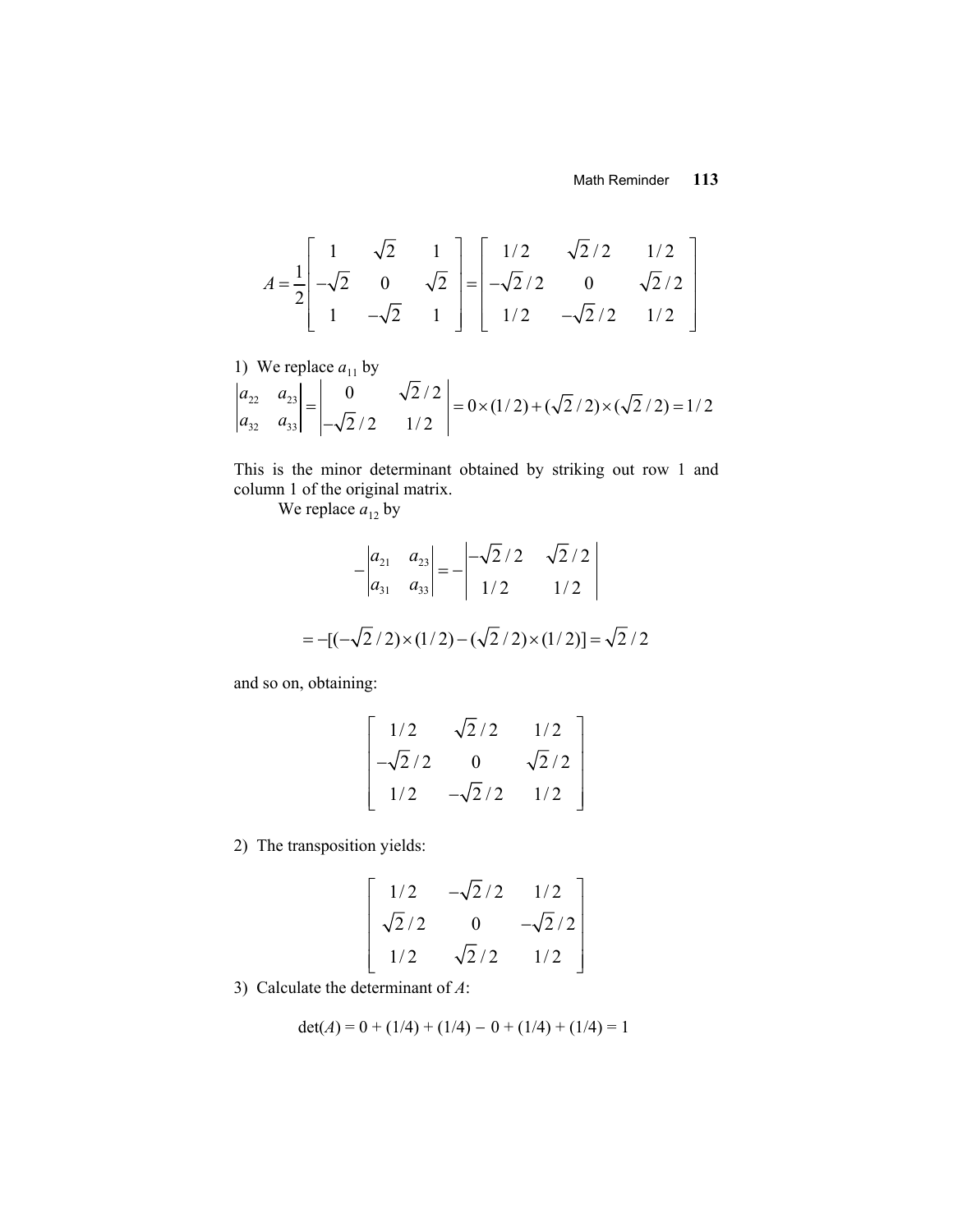Divided by 1, the transposed matrix remains unchanged:

$$
A^{-1} = \begin{bmatrix} 1/2 & -\sqrt{2}/2 & 1/2 \\ \sqrt{2}/2 & 0 & -\sqrt{2}/2 \\ 1/2 & \sqrt{2}/2 & 1/2 \end{bmatrix} = \frac{1}{2} \begin{bmatrix} 1 & -\sqrt{2} & 1 \\ \sqrt{2} & 0 & -\sqrt{2} \\ 1 & \sqrt{2} & 1 \end{bmatrix}
$$

Check: 
$$
A^{-1} \times A = [1]
$$

$$
\frac{1}{2} \begin{bmatrix} 1 & -\sqrt{2} & 1 \\ \sqrt{2} & 0 & -\sqrt{2} \\ 1 & \sqrt{2} & 1 \end{bmatrix} \times \frac{1}{2} \begin{bmatrix} 1 & \sqrt{2} & 1 \\ -\sqrt{2} & 0 & \sqrt{2} \\ 1 & -\sqrt{2} & 1 \end{bmatrix}
$$

$$
= \frac{1}{4} \begin{bmatrix} 4 & 0 & 0 \\ 0 & 4 & 0 \\ 0 & 0 & 4 \end{bmatrix} = \begin{bmatrix} 1 & 0 & 0 \\ 0 & 1 & 0 \\ 0 & 0 & 1 \end{bmatrix} = [1]
$$

*Note: You will be pleased to learn that:* 

*a) There is a shortcut for the inversion of rotation operator matrices because they are of a special kind.* 

*b) In our calculations we will need only inversions of rotation operators:*

$$
(R \to R^{-1})
$$

Here is the shortcut:

1) Transpose *R* (vide supra)

2) Replace each element with its complex conjugate.

Example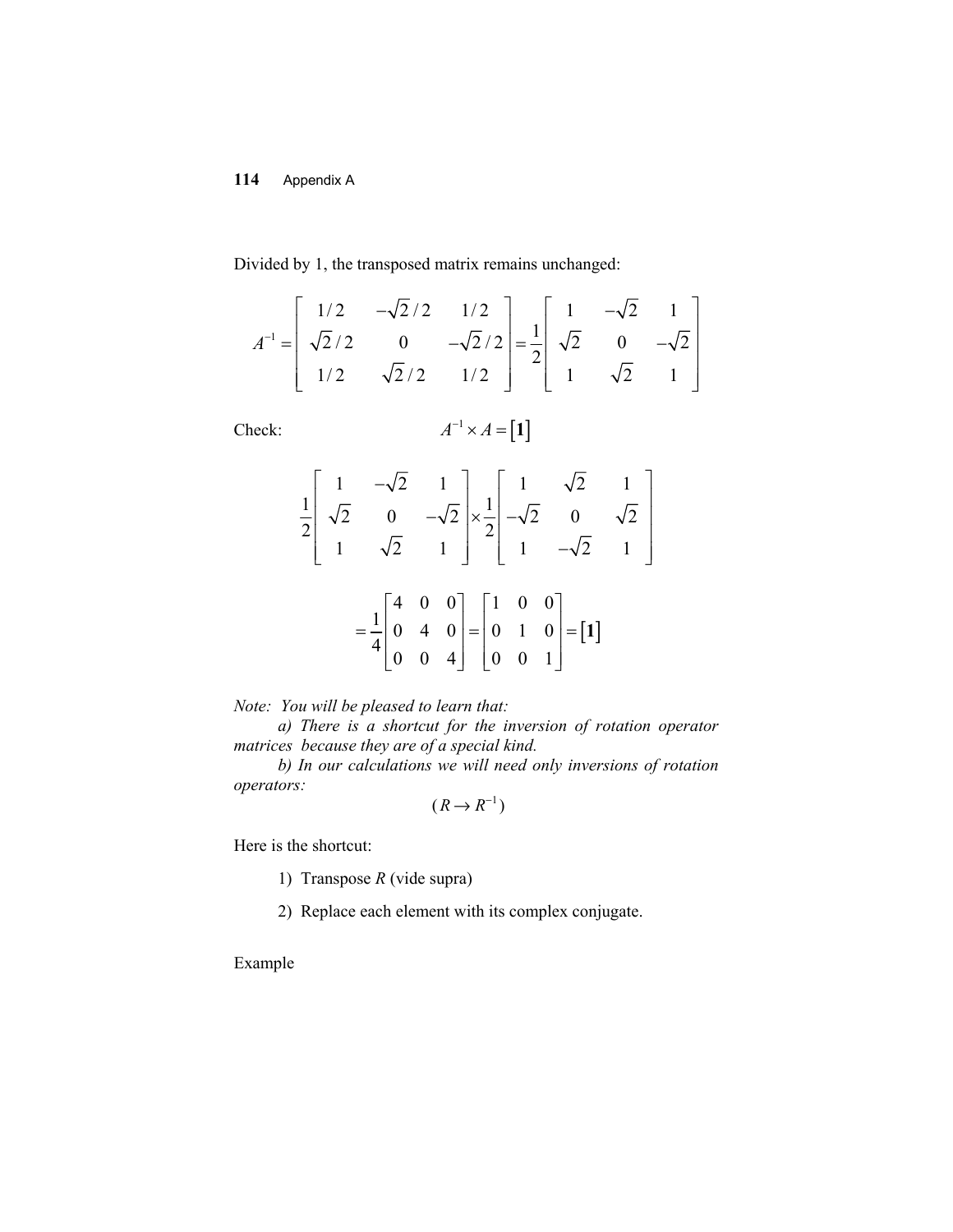$$
R = \frac{1}{2} \begin{bmatrix} 1 & \sqrt{2} & 1 \\ -\sqrt{2} & 0 & \sqrt{2} \\ 1 & -\sqrt{2} & 1 \end{bmatrix}
$$

1) Transpose:

$$
\frac{1}{2} \begin{bmatrix} 1 & -\sqrt{2} & 1 \\ \sqrt{2} & 0 & -\sqrt{2} \\ 1 & \sqrt{2} & 1 \end{bmatrix}
$$

2) Conjugate: Because they are all real, the matrix elements remain the same:

$$
R^{-1} = \frac{1}{2} \begin{bmatrix} 1 & -\sqrt{2} & 1 \\ \sqrt{2} & 0 & -\sqrt{2} \\ 1 & \sqrt{2} & 1 \end{bmatrix}
$$

*Note: This is the same matrix as in the previous example; its being a rotation operator matrix, allowed us to use the shortcut procedure.*

Another example:

$$
R = \frac{1}{\sqrt{2}} \begin{bmatrix} 1 & 0 & i & 0 \\ 0 & 1 & 0 & i \\ i & 0 & 1 & 0 \\ 0 & i & 0 & 1 \end{bmatrix}
$$

- (1) Transpose: you obtain the same matrix
- (2) Conjugate: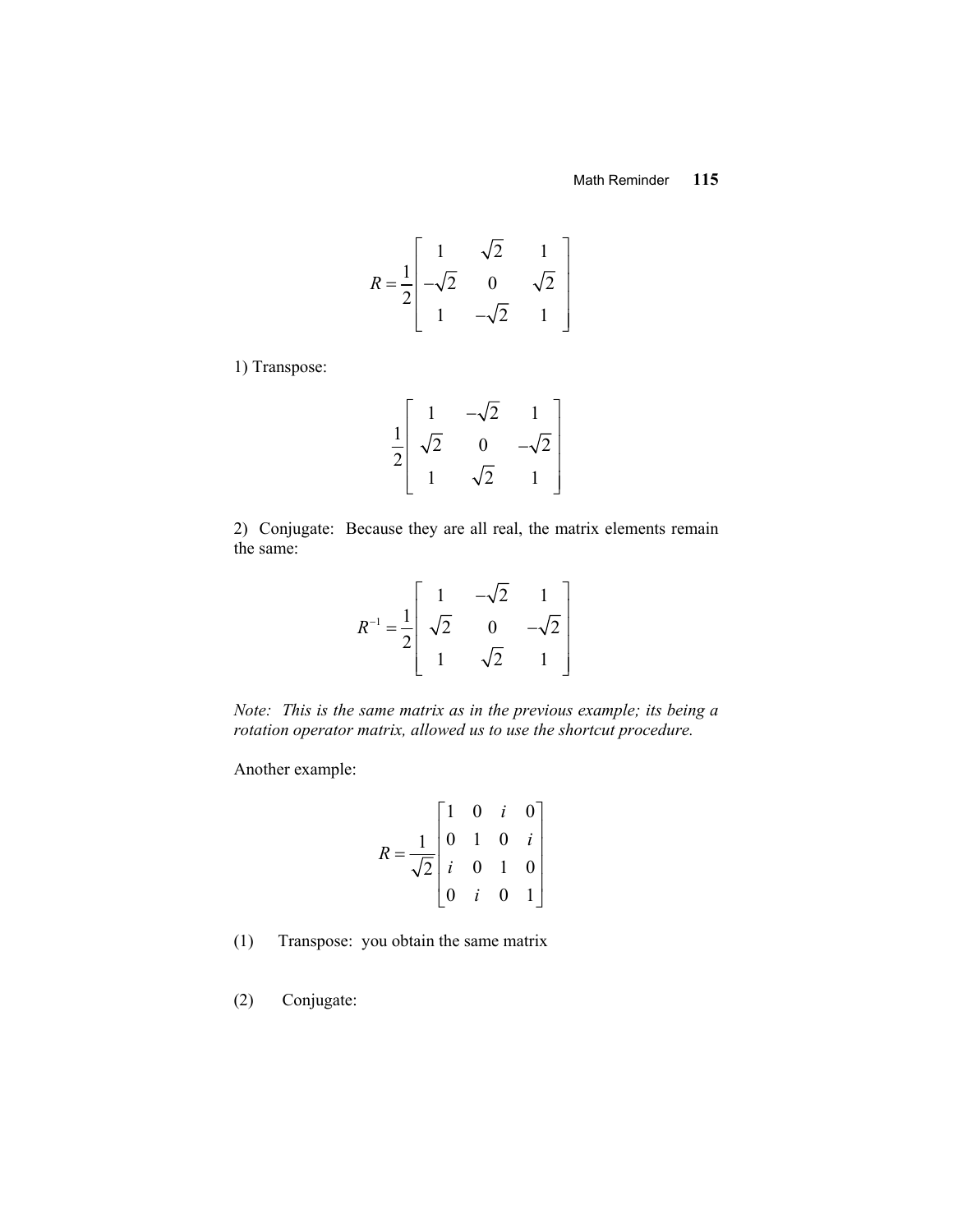$$
R^{-1} = \frac{1}{\sqrt{2}} \begin{bmatrix} 1 & 0 & -i & 0 \\ 0 & 1 & 0 & -i \\ -i & 0 & 1 & 0 \\ 0 & -i & 0 & 1 \end{bmatrix}
$$

*Note: The matrix resulting from the transposition followed by complex conjugation of a given matrix A is called the adjoint matrix Aadj. For all rotation operators,*

$$
R^{-1} = R^{adj} \tag{A23}
$$

*In other words, our short cut for inversion is equivalent with finding the adjoint of R* [see (A23)]*.*

 $When$ 

$$
A=A^{adj}
$$

we say that the matrix *A* is *self adjoint* or *Hermitian*. In a Hermitian matrix, every element below the main diagonal is the complex conjugate of its symmetrical element above the diagonal

$$
d_{nm} = d_{mn}^* \tag{A24}
$$

while the diagonal elements are all real. The angular momentum, the Hamiltonian and density matrix are all Hermitian (the rotation operators never are).

The matrix algebra operations encountered in Part 1 of this book are mostly multiplications of square matrices (density matrix and product operators). Inversion is only used to find reciprocals of rotation operators, by transposition and conjugation. Frequently used is the multiplication or division of a matrix by a constant, performed by multiplying or dividing every element of the matrix. The derivative of a matrix (e.g., with respect to time) is obtained by taking the derivative of each matrix element .

## **Trigonometric relations**

#### Sum of squared sine and cosine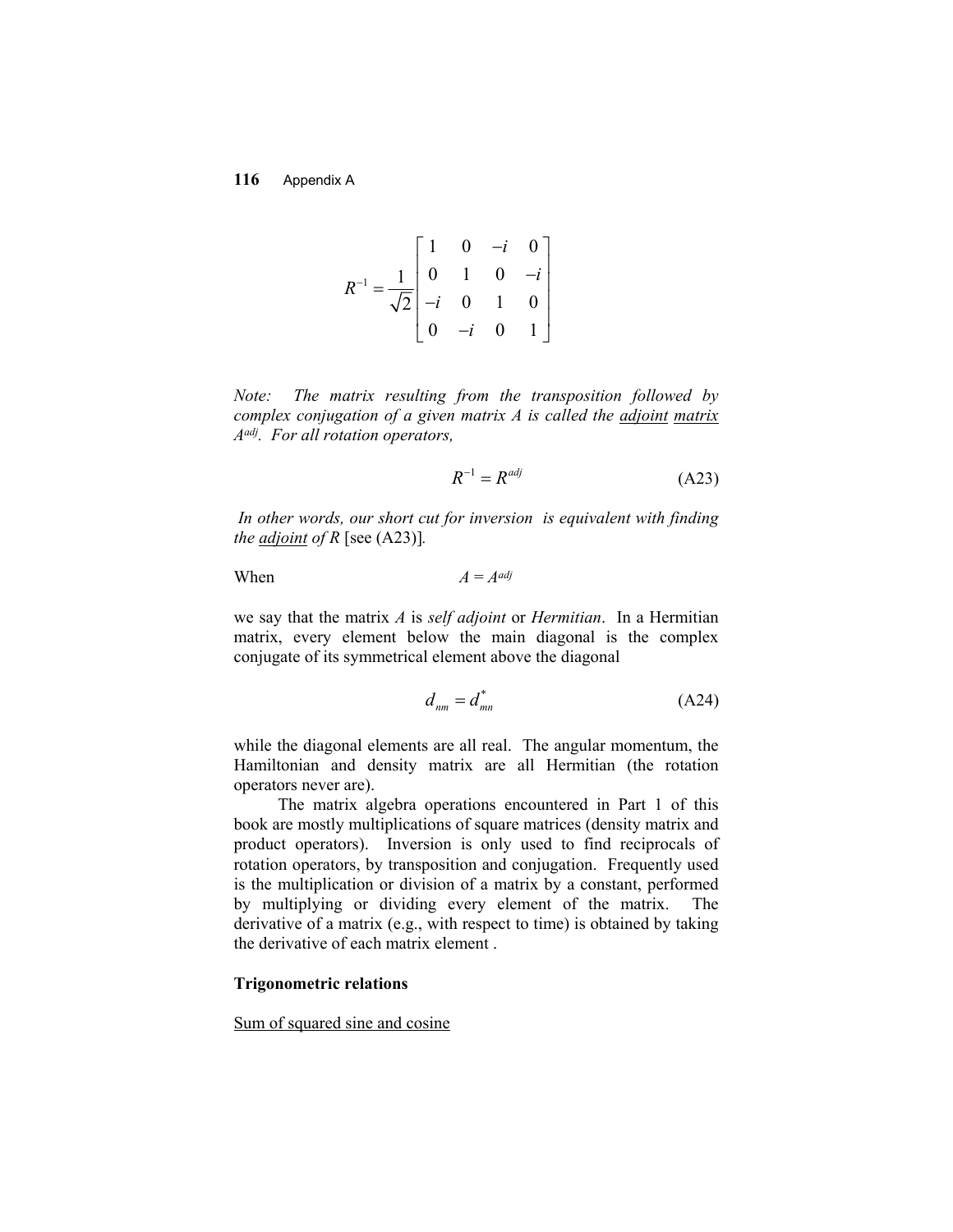$$
\sin^2 \alpha + \cos^2 \alpha = 1\tag{A25}
$$

Negative angles  
\n
$$
sin(-\alpha) = -sin \alpha
$$
  
\n $cos(-\alpha) = cos \alpha$  (A26)

Expressing sine and cosine in terms of exponentials

$$
\cos \alpha = \frac{e^{i\alpha} + e^{-i\alpha}}{2} \tag{A27}
$$

$$
\sin \alpha = \frac{e^{i\alpha} - e^{-i\alpha}}{2i} \tag{A28}
$$

Demo: Use Euler's formula (A16)  $e^{\pm i\alpha} = \cos \alpha \pm i \sin \alpha$ 

# Sum and difference of two angles

$$
\sin(\alpha \pm \beta) = \sin \alpha \cos \beta \pm \cos \alpha \sin \beta \tag{A29}
$$

$$
\cos(\alpha \pm \beta) = \cos \alpha \cos \beta \mp \sin \alpha \sin \beta \tag{A30}
$$

Demo:

$$
z_1 = e^{i\alpha} = \cos \alpha + i \sin \alpha
$$
  
\n
$$
z_2 = e^{\pm i\beta} = \cos \beta \pm i \sin \beta
$$
  
\n
$$
z_1 z_1 = e^{i(\alpha \pm i\beta)} = (\cos \alpha + i \sin \alpha)(\cos \beta \pm i \sin \beta)
$$

$$
= (\cos \alpha \cos \beta \mp \sin \alpha \sin \beta) + i(\sin \alpha \cos \beta \pm \cos \alpha \sin \beta)
$$
  
=  $\cos(\alpha \pm \beta) + i \sin(\alpha \pm \beta)$ 

Angle  $2\alpha$  $\sin 2\alpha = 2\sin \alpha \cos \alpha$  (A31)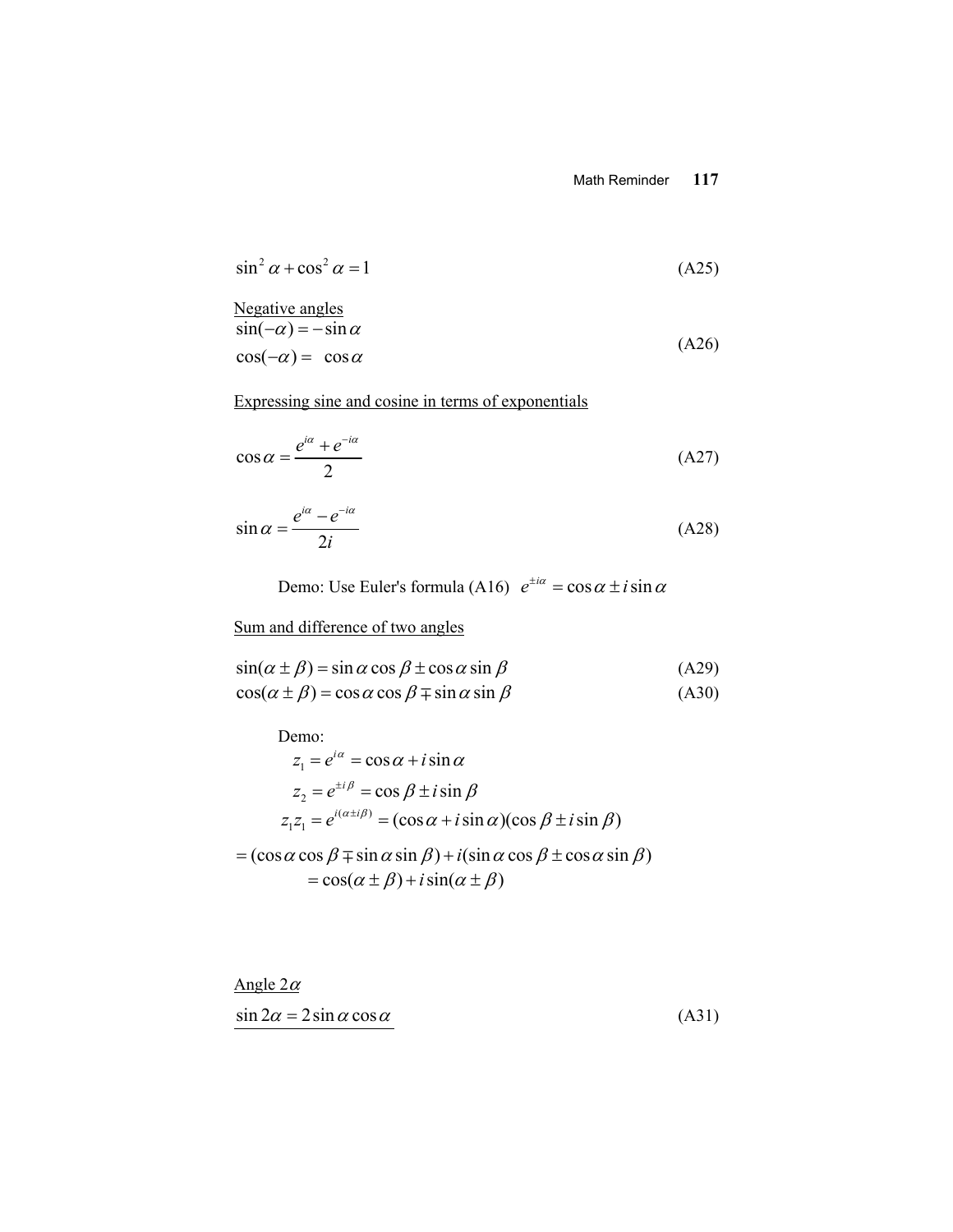$$
\cos 2\alpha = \cos^2 \alpha - \sin^2 \alpha = 2\cos^2 \alpha - 1 \tag{A32}
$$

Demo: Make  $\beta = \alpha$  in (A29),(A30). Use (A25) for the last form.

Angle  $3\alpha$ 

$$
\sin 3\alpha = 3\sin \alpha - 4\sin^3 \alpha \tag{A33}
$$

$$
\cos 3\alpha = 4\cos^3 \alpha - 3\cos \alpha \tag{A34}
$$

Demo: Make  $\beta = 2\alpha$  in (A29),(A30), then use (A31),(A32) and eventually (A25).

Relations used for  $AX_2$  systems

$$
\cos^2 \alpha = \frac{1 + \cos 2\alpha}{2} = \frac{e^{2i\alpha} + 2 + e^{-2i\alpha}}{4}
$$
 (A35)

$$
\cos \alpha \sin \alpha = \frac{\sin 2\alpha}{2} = \frac{e^{2i\alpha} - e^{-2i\alpha}}{4i}
$$
 (A36)

Demo: (A35) is a corollary of (A32) and (A36) is a corollary of (A31). Use (A27), (A28) to obtain the exponential form. Note the 1-2-1 triplet structure in (A 35).

Relationships used for 
$$
AX_3
$$
 systems

\n
$$
\cos^3 \alpha = \frac{\cos 3\alpha + 3\cos \alpha}{4} = \frac{e^{3i\alpha} + 3e^{i\alpha} + e^{-3i\alpha}}{8}
$$
\n
$$
\cos^2 \alpha \sin \alpha = \frac{\sin 3\alpha + 3\sin \alpha}{4} = \frac{e^{3i\alpha} + e^{i\alpha} - e^{-i\alpha} - e^{-3i\alpha}}{8i}
$$
\n(A38)

Demo: (A37) is a corollary of (A34). Relation (A38) can be obtained by rewriting (A33) as  $\sin 3\alpha = 3\sin \alpha - 4\sin \alpha (1 - \cos^2 \alpha) = 4\sin \alpha \cos^2 \alpha - \sin \alpha$ Note the 1-3-3-1 quartet structure in (A37).

Relations used for AX systems

$$
\cos \alpha \cos \beta = \frac{\cos(\alpha - \beta) + \cos(\alpha + \beta)}{2}
$$
 (A39)